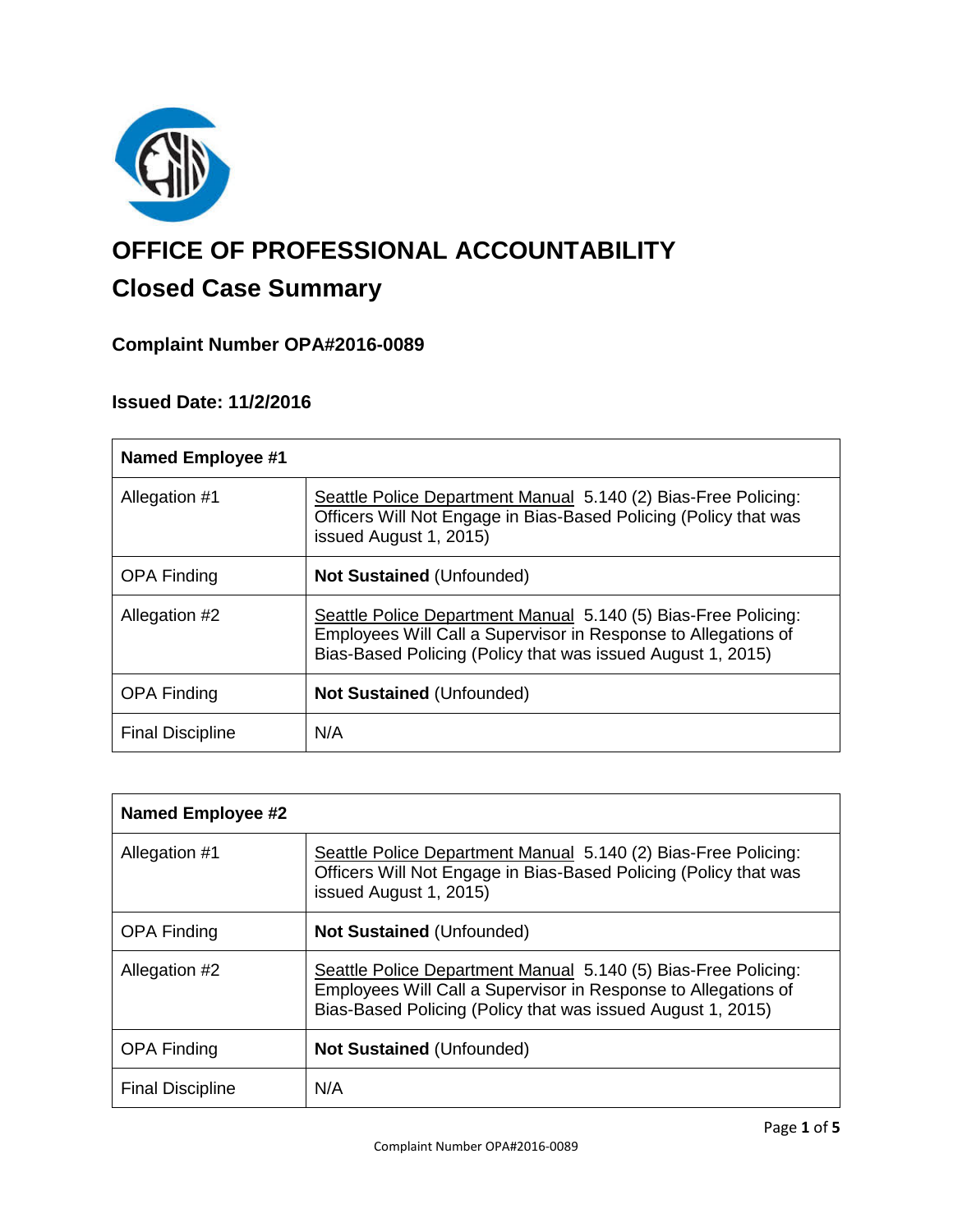| Named Employee #3       |                                                                                                                                                                                                 |
|-------------------------|-------------------------------------------------------------------------------------------------------------------------------------------------------------------------------------------------|
| Allegation #1           | Seattle Police Department Manual 5.140 (2) Bias-Free Policing:<br>Officers Will Not Engage in Bias-Based Policing (Policy that was<br>issued August 1, 2015)                                    |
| <b>OPA Finding</b>      | <b>Not Sustained (Unfounded)</b>                                                                                                                                                                |
| Allegation #2           | Seattle Police Department Manual 5.140 (5) Bias-Free Policing:<br>Employees Will Call a Supervisor in Response to Allegations of<br>Bias-Based Policing (Policy that was issued August 1, 2015) |
| <b>OPA Finding</b>      | <b>Not Sustained (Unfounded)</b>                                                                                                                                                                |
| <b>Final Discipline</b> | N/A                                                                                                                                                                                             |

| <b>Named Employee #4</b> |                                                                                                                                                                             |
|--------------------------|-----------------------------------------------------------------------------------------------------------------------------------------------------------------------------|
| Allegation #1            | Seattle Police Department Manual 5.140 (2) Bias-Free Policing:<br>Officers Will Not Engage in Bias-Based Policing (Policy that was<br>issued August 1, 2015)                |
| <b>OPA Finding</b>       | <b>Not Sustained (Unfounded)</b>                                                                                                                                            |
| Allegation #2            | Seattle Police Department Manual 5.140 (6) Bias-Free Policing:<br>Employees Will Document All Allegations of Bias-Based Policing<br>(Policy that was issued August 1, 2015) |
| <b>OPA Finding</b>       | <b>Not Sustained (Unfounded)</b>                                                                                                                                            |
| <b>Final Discipline</b>  | N/A                                                                                                                                                                         |

### **INCIDENT SYNOPSIS**

The Named Employees responded to a call for back up at a retail store.

### **COMPLAINT**

The complainant, the Force Review Board, alleged that a subject made an allegation of bias that was not reported or addressed. Specifically, the subject stated, "you're jamming me up because I am black," while being placed into the back seat of a patrol car.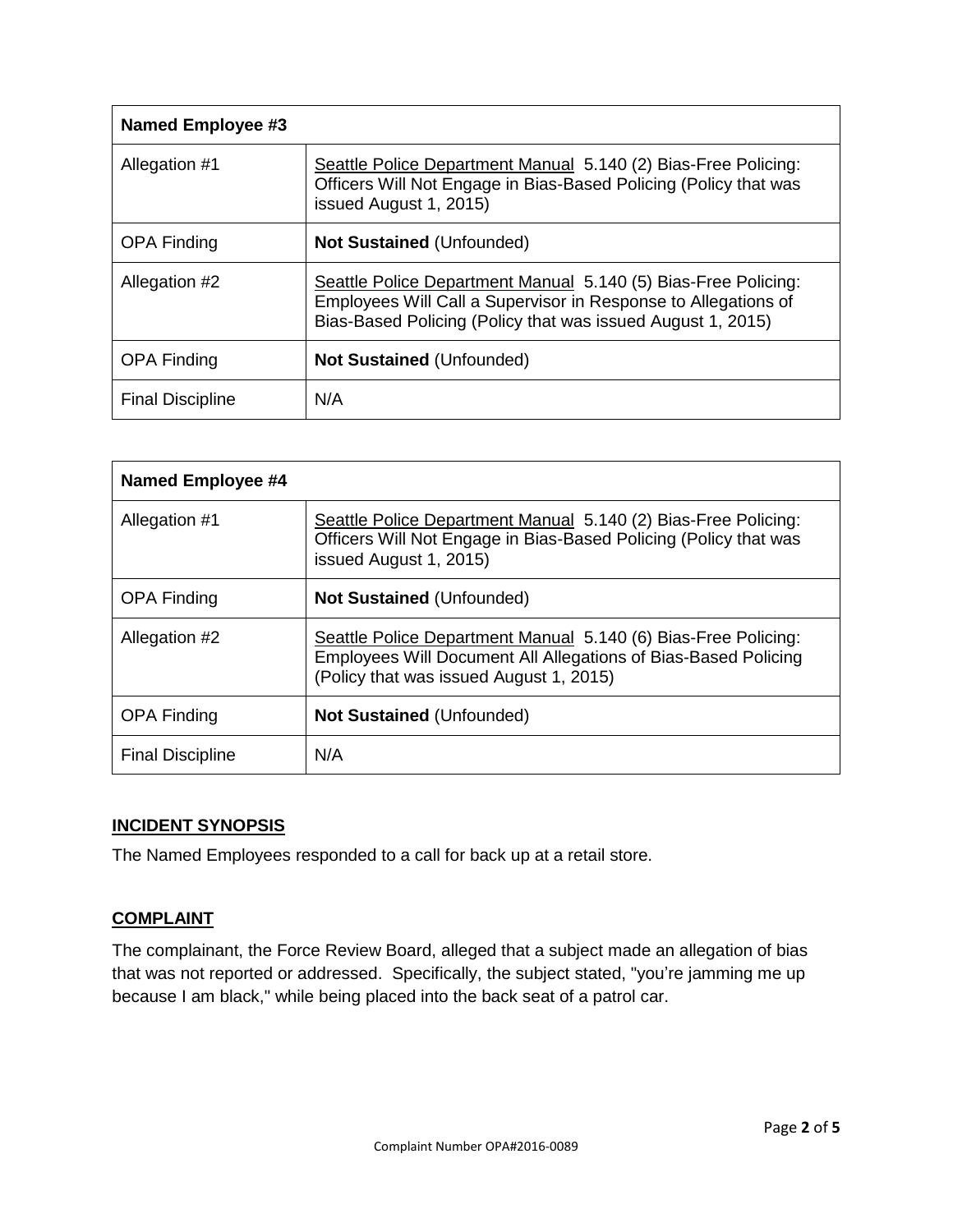#### **INVESTIGATION**

The OPA investigation included the following actions:

- 1. Review of the complaint memo
- 2. Review of In-Car Videos (ICV)
- 3. Review of private video
- 4. Search for and review of all relevant records and other evidence
- 5. Interviews of SPD employees

#### **ANALYSIS AND CONCLUSION**

The complainant alleged a subject stated that the Named Employees arrested him because he was black. The allegation raised the accusation that the Named Employees engaged in biasbased policing. The Named Employees did not report the allegations to a supervisor as required by policy. The four Named Employees responded to a call for back up by officers working a foot beat. The Named Employees arrived and assisted in taking the subject into custody. The subject was placed in the back of Named Employee #1's patrol car for transport. While being placed into the car the subject said, "you're jamming me up because I am black." Named Employee #1, #2, and #3 did not report this to a supervisor as required by SPD policy. Named Employee #4 did not investigate and document this allegation of bias-based policing as required by SPD policy.

During their interviews Named Employee #1, #2, and #4 stated that it was a noisy chaotic situation and that they did not hear the subject make the allegation. It was reasonable to believe that under the circumstances the officers did not hear the specific language or recognize it as an allegation of racial bias. The comment was one of a string of angry comments that the subject was making while being placed in the back of a patrol car. Named Employee #1 and #2 stated that had they heard the comment they would have reported it as required. A preponderance of the evidence supported Named Employee #1 and #2's assertions they did not hear the single statement by the subject alleging racial bias. Since they did not hear the comment, they could not have reported it to a supervisor. A preponderance of the evidence supported Named Employee #4's assertion that he did not hear the single statement by the subject alleging racial bias. Named Employee #4 stated that had he heard the comment he would have investigated and documented it as required. During her interview Named Employee #3 stated that it was a noisy chaotic situation and that she did hear the subject make the allegation, but since there were two supervisors in close proximity she assumed that they heard it as well. Based on the proximity of the other supervisors it was reasonable for her to believe that they heard the allegation of racial bias and therefore it was not necessary for her to report it as required.

In addition, the preponderance of the evidence also showed Named Employee #1, #2, #3, and #4 did not engage in bias-based policing. The Named Employees did not make the decision to detain or arrest the subject. This was made by private security officers for a retail store who detained and arrested the subject for allegedly shoplifting merchandise from the store. All four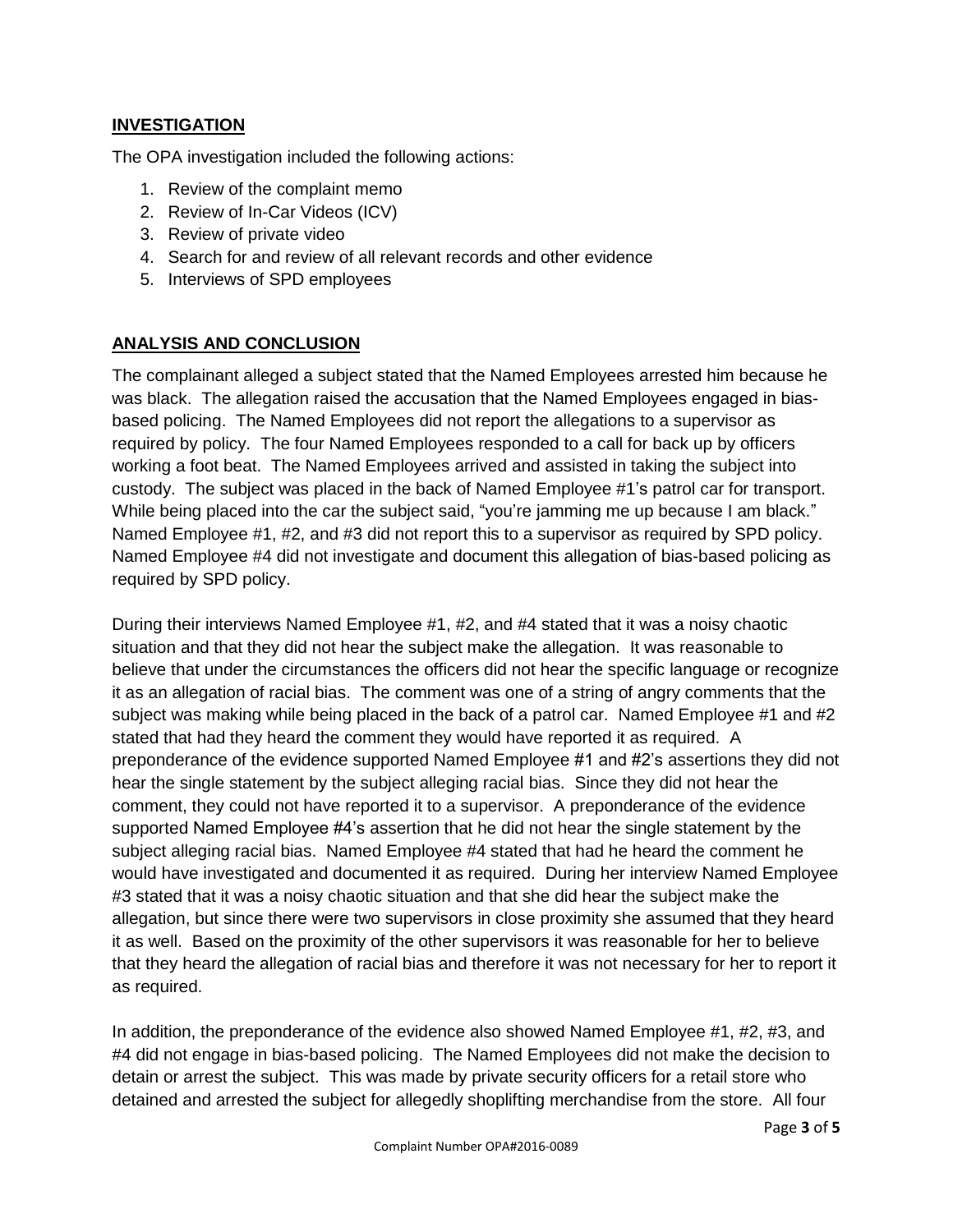Named Employees were at the scene and interacted with the subject only because they responded to assist other officers.

#### **FINDINGS**

#### **Named Employee #1**

#### Allegation #1

The preponderance of the evidence showed Named Employee #1 did not engage in bias-based policing. Therefore a finding of **Not Sustained** (Unfounded) was issued for *Bias-Free Policing: Officers Will Not Engage in Bias-Based Policing.*

#### Allegation #2

A preponderance of the evidence supported Named Employee #1's assertion he did not hear the statement by the subject alleging racial bias. Therefore a finding of **Not Sustained** (Unfounded) was issued for *Bias-Free Policing: Employees Will Call a Supervisor in Response to Allegations of Bias-Based Policing.*

#### **Named Employee #2**

#### Allegation #1

The preponderance of the evidence showed Named Employee #2 did not engage in bias-based policing. Therefore a finding of **Not Sustained** (Unfounded) was issued for *Bias-Free Policing: Officers Will Not Engage in Bias-Based Policing.*

#### Allegation #2

A preponderance of the evidence supported Named Employee #2's assertion he did not hear the statement by the subject alleging racial bias. Therefore a finding of **Not Sustained** (Unfounded) was issued for *Bias-Free Policing: Employees Will Call a Supervisor in Response to Allegations of Bias-Based Policing.*

#### **Named Employee #3**

#### Allegation #1

The preponderance of the evidence showed Named Employee #3 did not engage in bias-based policing. Therefore a finding of **Not Sustained** (Unfounded) was issued for *Bias-Free Policing: Officers Will Not Engage in Bias-Based Policing.*

#### Allegation #2

The preponderance of the evidence showed it was reasonable for Named Employee #3 to have believed that the supervisors heard the allegation of racial bias and therefore it was not necessary for her to report it as required. Therefore a finding of **Not Sustained** (Unfounded) was issued for *Bias-Free Policing: Employees Will Call a Supervisor in Response to Allegations of Bias-Based Policing.*